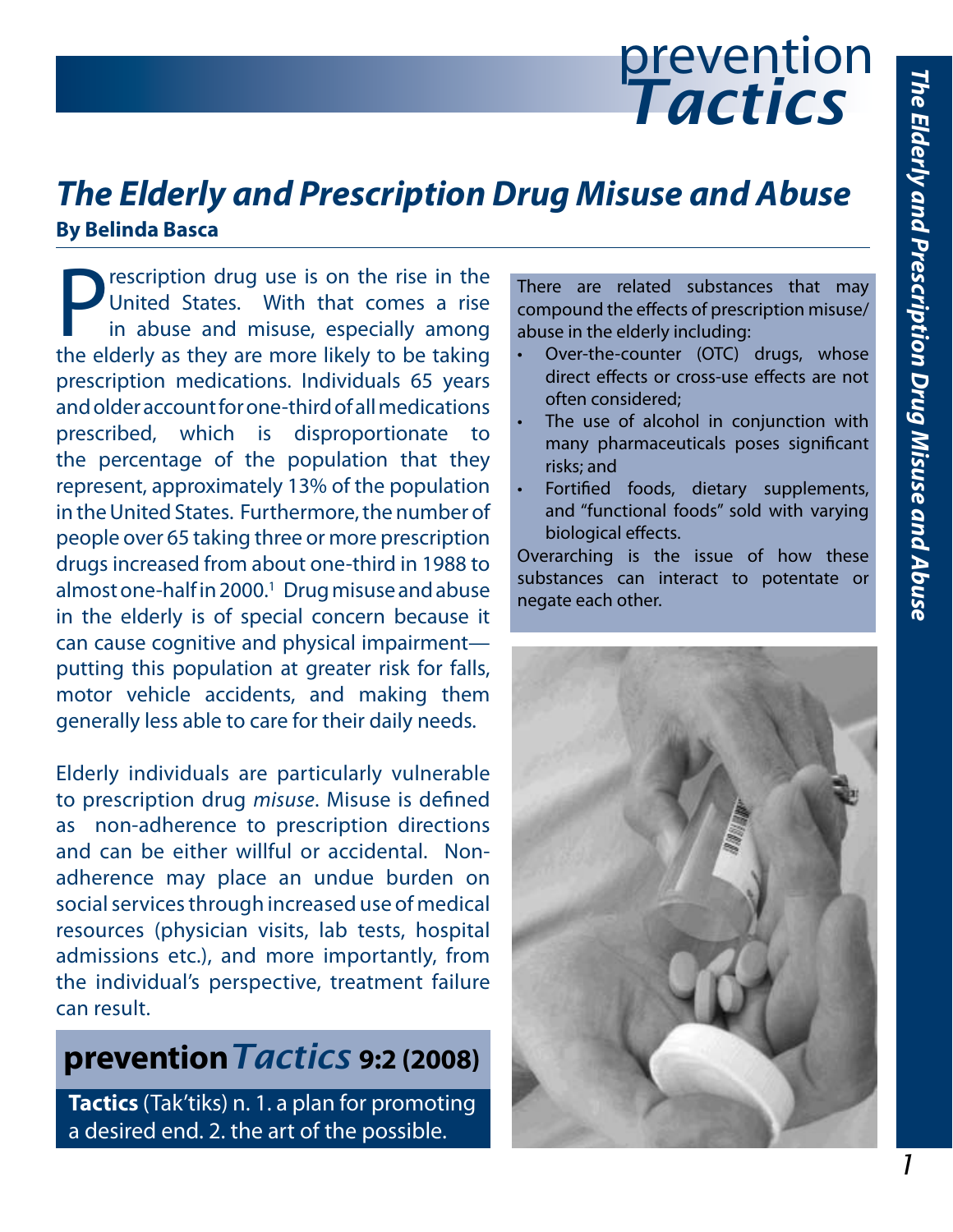Patterns of abuse, where prescription drugs that are not medically necessary are taken intentionally, are also seen in seniors. Prescription drug abuse is present in 12% to 15% of elderly individuals who seek medical attention. In addition to the toll on individuals and families, abuse places a heavy financial toll on health care systems. Health problems related to substance abuse cost Medicare \$233 million dollars in 1989, and probably account for much larger expenditures today. And, experts estimate that the issue is underdiagnosed in seniors; although 60% of substance abuse is recognized in patients younger than 60, only 37% is recognized in patients over the age of 60. $<sup>2</sup>$ </sup>

In the first part of this Prevention Tactic series on prescription drug abuse, the focus was on youth. For youth, ages 12-17, prescription drugs have become the second most abused illegal drug behind marijuana. Whereas youth are using prescription drugs to get high, party, or as a study aid, senior citizens, the focus of this issue, are more inclined towards inadvertent misuse. Abuse or misuse of prescription drugs is second only to alcohol abuse in this over 65 demographic.

# **Frequently prescribed medications are candidates for misuse and abuse**

The most common prescription medications abused include opiates, central nervous system depressants, and stimulants due to their addictive qualities. $3$ Among the elderly the primary substances of abuse include benzodiazepines for anxiety and insomnia, pain relievers for arthritis and hip fractures, as well as alcohol, and over-the-counter (OTC) medications, all of which can have adverse reactions when mixed with other drugs or alcohol.

*Opiates.* Opiates are very effective analgesics (pain relievers). They also create an intense sense of euphoria. The most commonly known prescription opiates are Vicodin® and OxyContin®. Although produced in laboratories, these medications share the same potential for addiction and medical consequences as the illegal street drug heroin.

#### *Common opiates include:*

- Morphine (Kadian®, Avinza®)
- Codeine (Tylenol® #2, 3, 4)
- Oxycodone (OxyContin®, Percodan®, Percocet®)
- Hydrocodone (Lortab®, Lorcet®, Vicodin®)
- Propoxyphene (Darvon®)
- Fentanyl (Duragesic®)
- Hydromorphone (Dilaudid®)

#### *Common CNS depressants include:*

- **Barbiturates** 
	- Mephobarbital (Mebaral®)
		- Pentobarbital sodium (Nembutal®)
		- Butalbital (Fioricet<sup>®</sup>)
- **Benzodiazapines** 
	- Diazepam (Valium®)
	- Chlordiazepoxide HCI (Librium®)
	- Alprazolam (Xanax®)
	- Triazolam (Halcion®)
	- Estazolam (ProSom®)

#### *Common stimulants include:*

- Amphetamine (Adderall®)
- Dextroamphetamine (Adderall XR®, Dexedrine®)
- Methylphenidate (Ritalin® and Concerta®)

*Central Nervous System (CNS) Depressants.* Primarily used to treat anxiety and sleep disorders, there are two types of CNS depressants – barbiturates and benzodiazepines. Often referred to as sedatives, CNS depressants are substances that slow down normal brain functioning. In higher doses, some CNS depressants can be used as general anesthetics for surgery.

*Stimulants.* Stimulants are a class of drugs that enhance brain activity. These medications are used to treat narcolepsy and attention deficit hyperactivity disorder (ADHD). They increase alertness, attention, and energy as well as elevate blood pressure, heart rate, and respiration.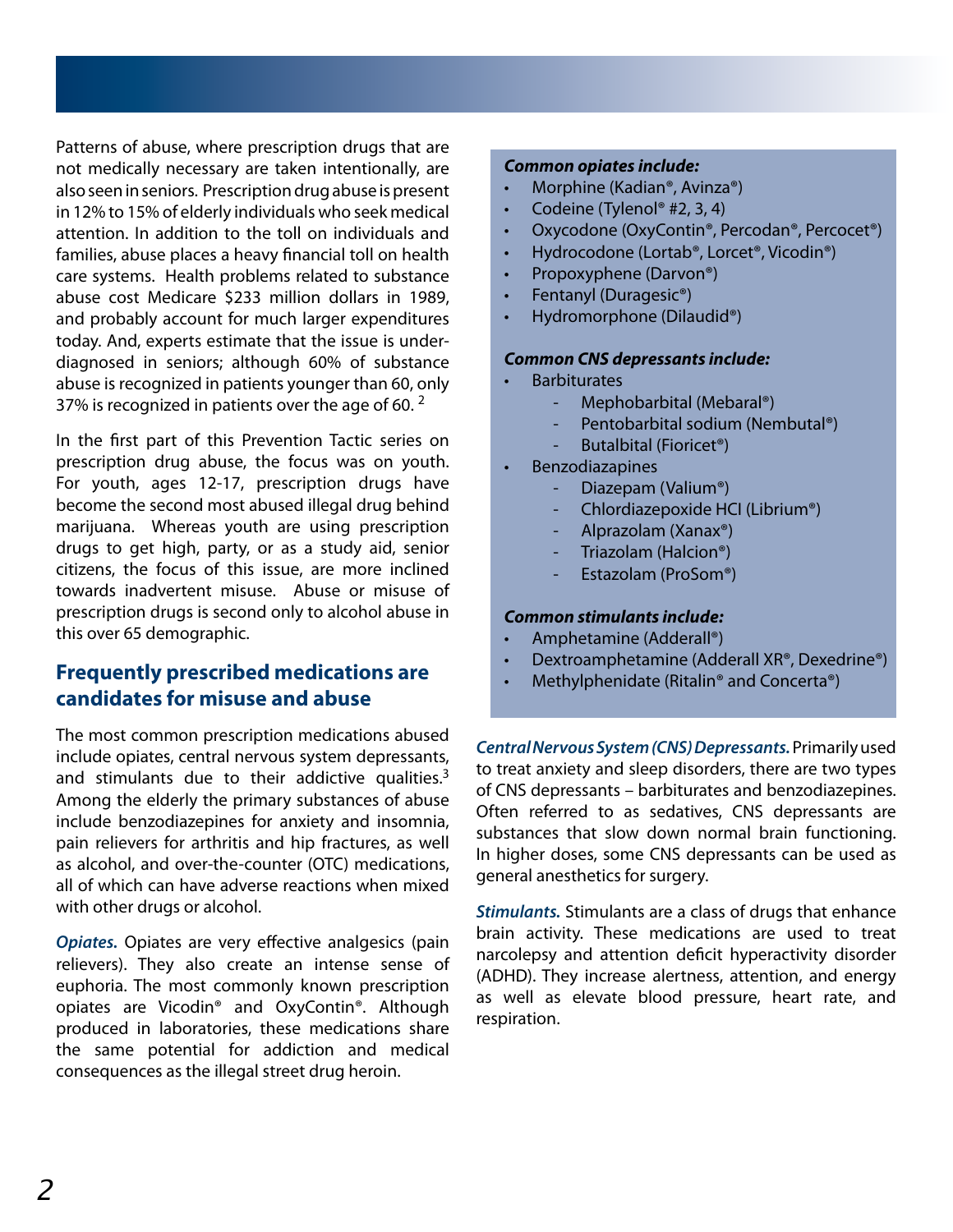# **Trends in prescription drug misuse and abuse among the elderly**

# *Prevalence*

In the vast majority of cases, seniors take prescription drugs for legitimate health problems which are correctly prescribed by a doctor. The elderly make up the largest consumer segment for legal drugs in the United States. More specifically, elderly individuals use prescription drugs approximately three times as frequently as the general population. The estimated annual expenditure on prescription drugs by the elderly in the United States is \$15 billion. By comparison, this equals the annual budget of a small- to mid-sized state.

### **Growing Age Cohort**

The elderly are one of the fastest-growing sectors of American society. Currently one in eight Americans is 60 and over, but one in three will be so by 2030. The first wave of baby boomers will turn 60 over the next decade. For the first time, there will be more people 65 and older than 14 and under in the United States.

--McElhaney. Drug Misuse & Abuse: Concerns for the Elderly.

Of the current population, 83% of older adults, people

age 60 and over, take prescription drugs. Older adult women take an average of five prescription drugs at a time, for longer periods of time, than men. And studies show that half of those drugs are potentially addictive substances, like sedatives, making older females more susceptible to potential abuse issues.

# *Contributing factors*

The life changes that occur as one reaches their twilight years are significant. Elderly patients can experience a mixture of social-emotional, physical, and functional changes that may encourage addiction. Physiological contributors include high rates of co-morbid illnesses, changes in metabolism (that affect drug potency), and shifting hormone levels, for example changes in melatonin levels resulting in altered sleep/wake cycles. Mental health concerns also arise, especially with those experiencing major health problems. Though not considered a normal part of aging, depression is a specific concern that can initiate or exacerbate a decline in function and overall health. Physically, some seniors slow down and become compromised in their mobility and dexterity. If unable to engage socially or participate in activities-of-daily-living as they are accustomed to, seniors may turn to using medications that ease this reality or that appear to make life easier. Often, doctors prescribe "coping" drugs to help patients with anxiety, depression, or sleeplessness, many of which are addictive.

Some factors to consider when examining this issue include:

- • The elderly are more likely to be prescribed several different medications at once and for a prolonged duration of time.
- Social factors, such as limited English language proficiency, and low health literacy impede adherence.
- Screening for drug abuse in the elderly can be complicated. Symptoms can be masked by normal or perceived signs of aging, the elderly may deny symptoms of abuse, and may be unaware of their misuse.
- The elderly do not fit the typical drug abuser profile or stereotype and therefore awareness and services for this population are lacking.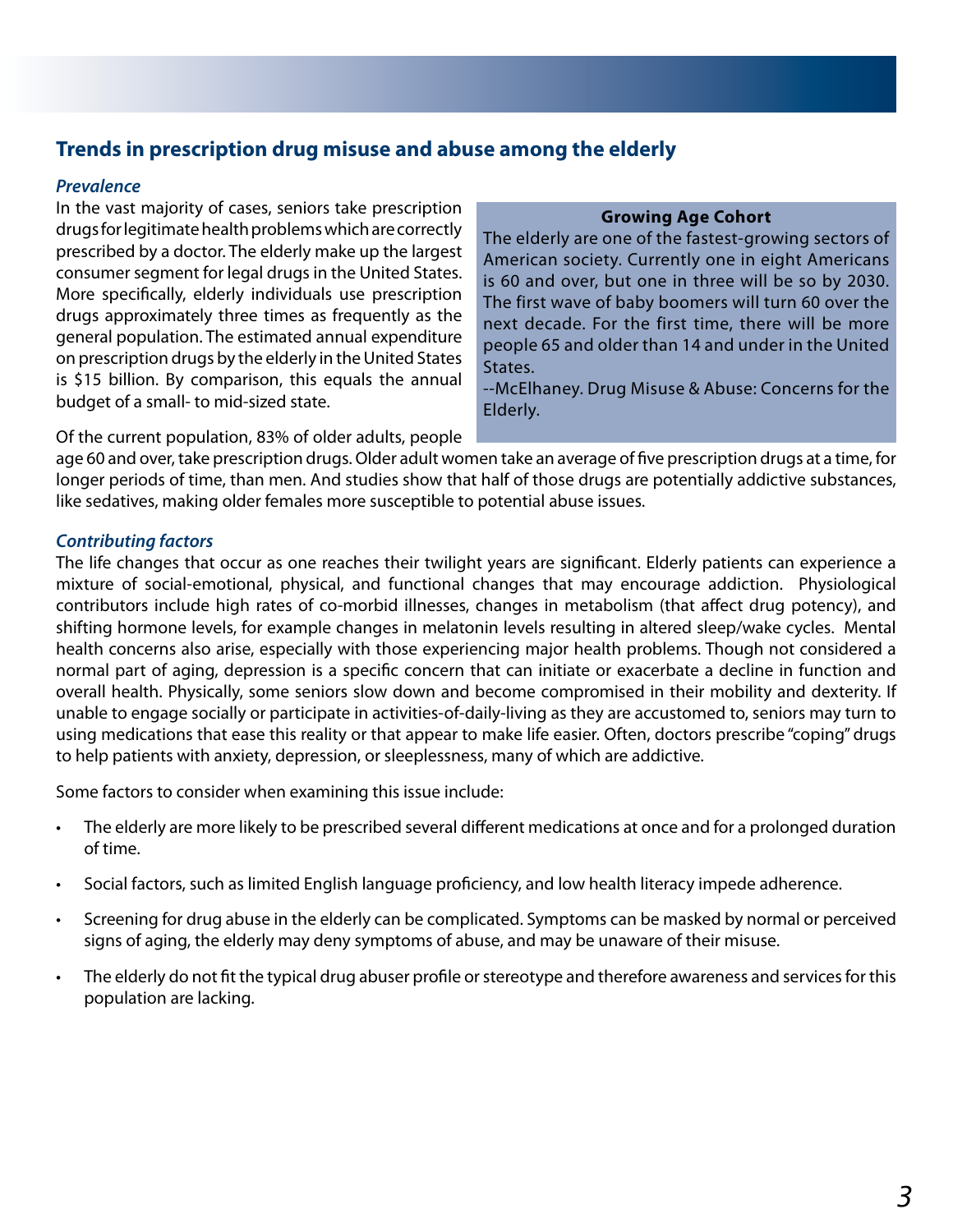### *Elderly drug misuse and abuse: a hidden issue*

Elderly drug misuse and abuse has largely been a hidden issue that has only recently been given attention in the health field. Some reasons for this include the following:

- **• Many of the symptoms of misuse and abuse mirror common signs of aging in general. These symptoms may obscure diagnosing a substance abuse problem. Some of these perceptions include:**
	- **Memory loss**
	- **Disorientation**
	- Lack of balance
	- Shaky hands
	- Mood swings
	- **Depression**
	- Chronic boredom
	- **• Medical care providers are not always coordinated in their care and treatment, and this can confuse the patient and cause potential adverse drug interactions.** It is not uncommon for a person to have multiple prescriptions for different conditions, without any single prescriber knowing the entire set of drugs being used. Therefore, healthcare providers are not alerted to look for, and do not recognize signs of misuse or abuse.
		- **Often the elderly, their families, and their service providers are uninformed about the potential for misuse and abuse of prescription drugs.** This includes awareness of problems associated with taking multiple drugs and their potential interactions.

#### *Access*

Between 1992 and 2002, the number of prescriptions written for controlled substances (those with an addictive quality) increased more than 150%. This contrasts with the 56% increase in prescriptions written for non-controlled medications. As with other populations, seniors who are using these medications for their psychoactive effects rather than medical utility may eventually turn to the following methods to continue use:

**(1) Prescription Fraud** - This ranges from forging or altering prescriptions, to impersonating physicians over the phone, to producing counterfeit prescriptions.

**(2) "Doctor Shopping"** - This occurs when individuals visit several different primary care doctors, psychiatrists, dentists, or medical specialists in an attempt to obtain multiple prescriptions for a drug. The individual then has these prescriptions filled at different pharmacies to avoid suspicion of illegal activity.

**(3) The Internet** - This is quickly becoming a major source of both legal and illegal prescription medications. Many elderly individuals are turning to internet pharmacies for discount price prescription drugs. Internet pharmacies are unregulated and can be unsafe, with some dispensing medication without a prescription, doctor's consultation, or even verifying the individual's age.

**(4) Sharing** - Some elderly individuals obtain prescription drugs from family members or friends. Thinking they are helping the elderly with their prescription costs or just passing on something that has worked well for them, family and friends knowingly share drugs left over from legitimate prescriptions they did not completely consume themselves.

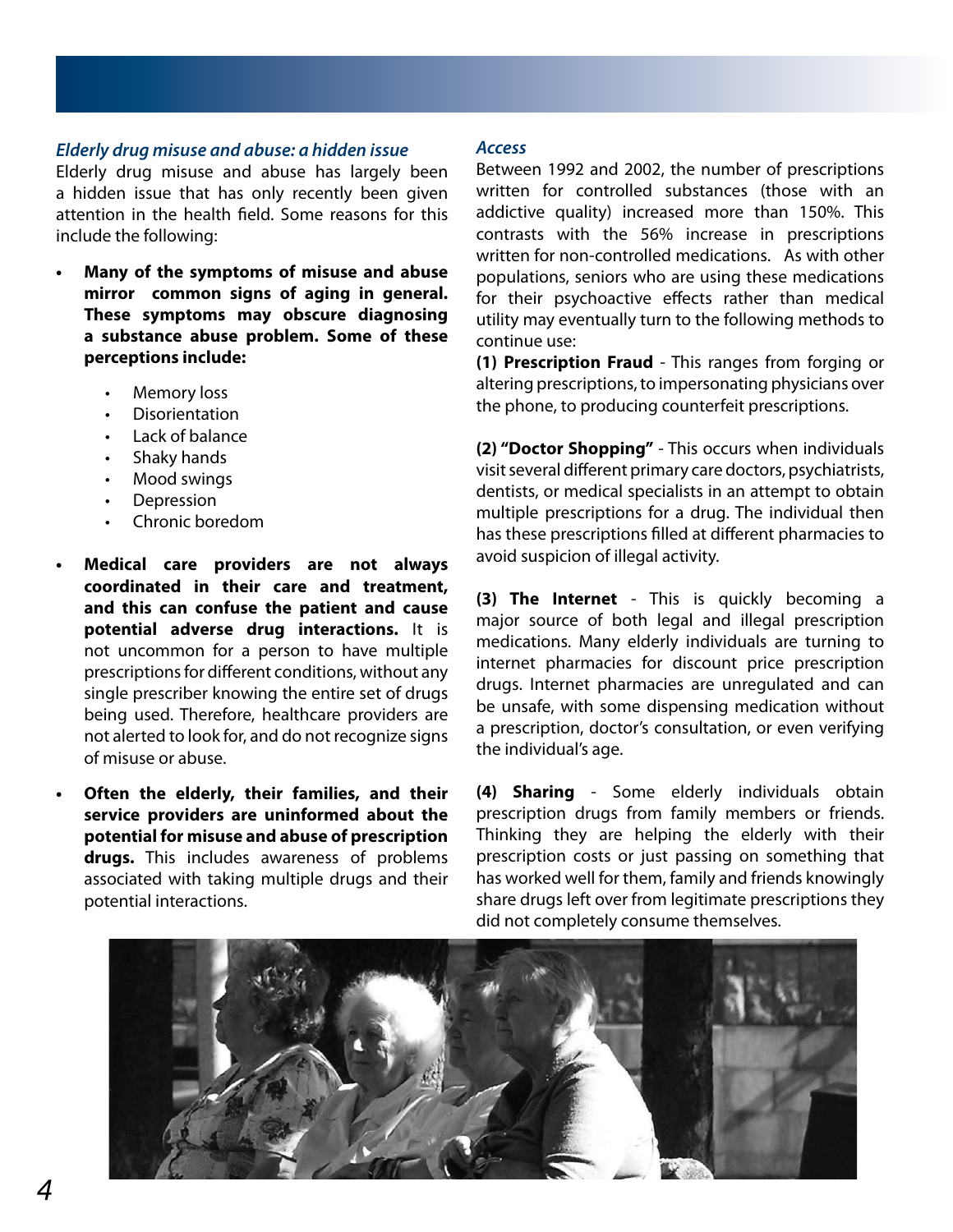# **Strategies for communities to address misuse and abuse**

A problem of this scale and consequence requires a collaborative approach. Community leaders, law enforcement officers, health care practitioners—such as physicians, pharmacists, and nurses, as well as community-based programs and coalitions—all play critical roles. 4

# *Provide information*

- Create and disseminate promotional materials (make it available in large print) that specifically target older adults. Examples include prescription diaries that allow individuals to list the medications they are taking, easy-to-read, comprehensive booklets on how to take prescription drugs wisely, tips for keeping medications secure, and a list of questions that elders should ask about their medications when they go to the doctor or pharmacist.
- Ensure that media coverage about a particular drug abuse problem accurately reports the facts, and tells how people can get involved in the solution.
- Encourage pharmacists to provide clear information and advice about how to take medications properly and any possible drug interactions. Also, encourage pharmacists to be aware of fraud or diversion by looking for false or altered prescription forms as well as being aware of potential "doctor shopping."
- Create programs and activities during Prescription Awareness Month, held in October each year.

# *Educate the elderly*

- Create a consumer education program that specifically targets older adult concerns, including an ongoing wellness discussion series and activities.
- Recruit older adults as spokespersons for your efforts.
- Ensure that substance abuse prevention and treatment professionals are included in the preparation and launching of all educational activities. They are an excellent source of help, especially for speakers, intervention strategies, and materials.

*"We are only beginning to realize the pervasiveness of substance abuse among older adults."*

-Charles G. Curie, M.A., A.C.S.W., Administrator, U.S Substance Abuse and Mental Health Services Administration (2005)

Collaborate with existing senior services such as In Home Support Services, Senior Centers, Meals on Wheels, and City Parks and Recreation programs.

# *Enhance screening and brief intervention skills of health care clinicians*

- Clinicians can properly assess their patients including assessing the risk of abuse in an individual, proper diagnosis, and proper record keeping.
- Clinicians can also screen for any type of substance abuse using standardized screening tools and during routine history taking with questions about what prescriptions and over-the-counter medications patients are taking and why. Screening also can be performed if patients present specific symptoms associated with problem use of a medication.
- Clinicians are in a unique position to implement brief intervention skills to identify prescription drug abuse when it exists and help patients recognize the problem, set goals for recovery, and seek appropriate treatment when necessary.

#### *Form community coalitions*

- Bring all of the players to the table, including local health care practitioners, community health systems, law enforcement personnel, pharmaceutical companies, senior housing representatives, social service organizations, and families.
- Partner vith local Retired Senior Volunteer Programs, the American Association for Retired Persons (AARP), Area Agencies on Aging, Departments of Health, community centers, retirement homes, and the faith community.
- Reinforce the importance of collaboration in all of your activities—success depends upon a cadre of community resources working together to combat and prevent prescription drug misuse and abuse.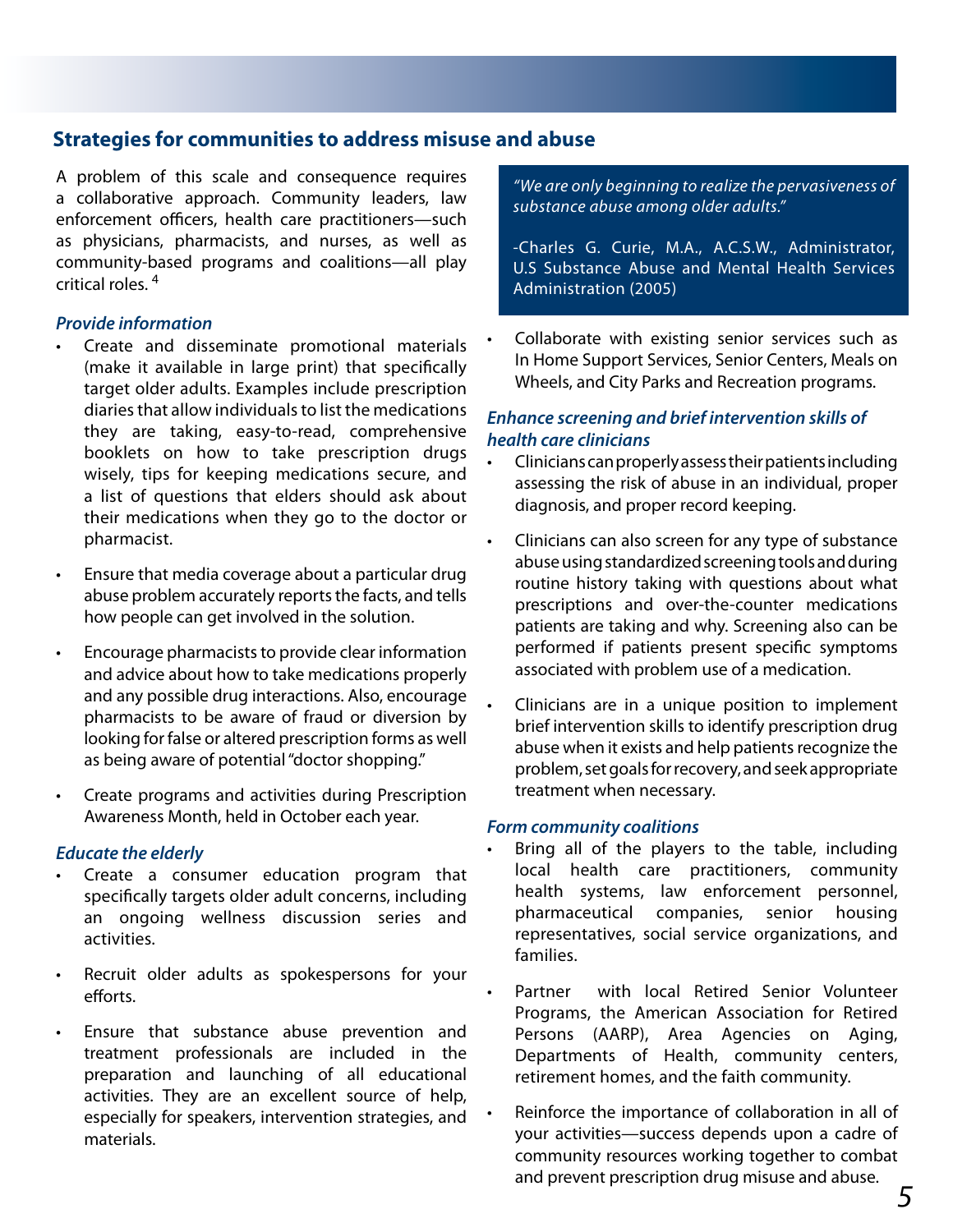Establish a memorandum of understanding (MOU) among state and local agencies to better ensure their commitment to this issue that involves pharmaceutical companies, pharmacies, and medical professionals. Encourage these partners to come to the table and create programs and activities that address prescription drug abuse, particularly among the elderly.

# **What are others doing to address prescription drug misuse and abuse among the elderly in their communities?**

# *Training and Education*

- **• American Society on Aging (ASA)** Under contract to the California Department of Alcohol and Drug Programs, ASA offers free training and technical assistance on abuse and misuse of Alcohol and Other Drugs (AOD) for providers in nonprofit and governmental agencies in California to help them better serve their older clients. ASA carries out a wide range of activities, such as formal training sessions and conferences, coalition building, and telephone and on-site TA. www.asaging.org/AOD
- **• Adult "Meducation"**  The American Society on Aging (ASA) and the American Society of Consultant Pharmacists (ASCP) Foundation have collaborated on the development of Adult Meducation: Improving Medication Adherence in Older Adults, a web-based program to educate ASA and ASCP members on important aspects of medication adherence in older adults. http://www.adultmeducation.com/index.html

# *Programs and Services*

**The IMPACT program** - IMPACT (Improving Mood—Promoting Access to Collaborative Treatment for Late Life Depression) is a program in which a depression care manager (usually a nurse, social worker or psychologist) works closely with the patient's primary care physician (PCP) and a consulting psychiatrist to treat depression in the patient's regular primary care clinic. This fosters communication between the

care manager and the PCP. There is collaborative care between the patient, care manager, and PCP to develop a treatment plan. Electronic tracking and reminder systems are also developed to evaluate depressive symptoms and prompt clinicians to revisit the treatment plan.

- **The Gatekeeper Program** This program seeks to identify isolated older adults who are at-risk for developing substance abuse and mental health problems. The Gatekeeper Program is a collaborative effort between community services (such as a local adult day care center or Adult Protective Services) and individuals in the community. Individuals who commonly come in contact with the elderly like meter readers, utility workers, librarians, and postal carriers — are trained by the community service agencies to recognize signs indicating an older person may need help. Upon noticing these signs, volunteers make a single phone call to a local provider's office. The office then contacts the elderly person, assesses his/her needs, and gets whatever help is required from the appropriate health or social service organization.
- **• Screening, Brief Intervention, Referral and Treatment (SBIRT)** – SBIRT is a federally-funded program, originally piloted in Florida under the name Brief Intervention for Elders (BRITE). SBIRT is now being implemented on a large scale throughout the United States. SBIRT involves implementation of a system within community and/ or medical settings—including physician offices, hospitals, educational institutions, and mental health centers—that screens for and identifies individuals with or at-risk for substance use-related problems. Screening determines the severity of substance use and identifies the appropriate level of intervention. The system provides for brief intervention or brief treatment within the community setting. It may also motivate and refer those identified as needing more extensive services to a specialist setting for assessment, diagnosis, and appropriate treatment.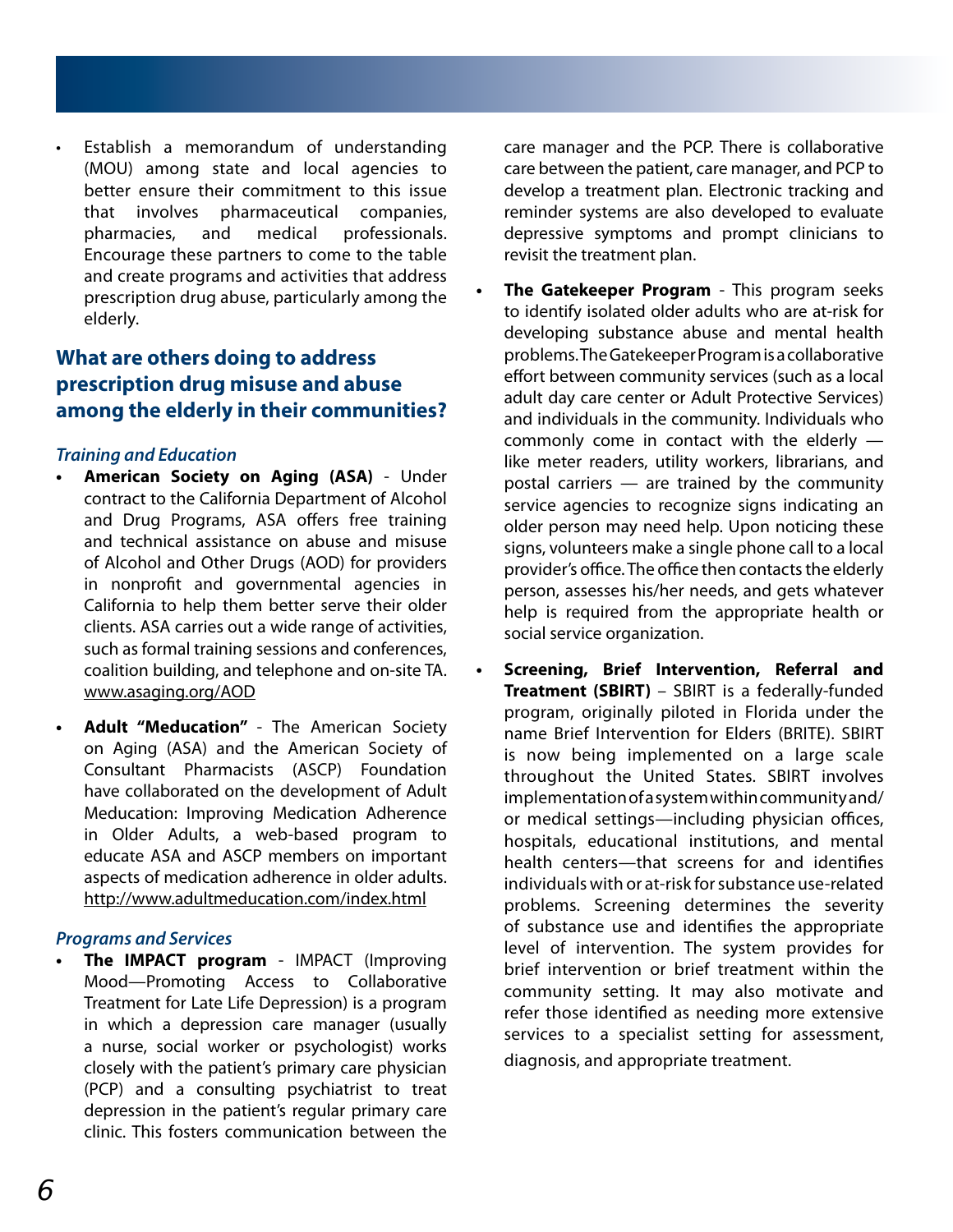# **Conclusion**

The use of prescription medications for non-medical use is increasing at an alarming rate. Nationally, prescription drugs are the second most widely misused and abused substance. There are three classes of prescription medication that are commonly abused:

- Opiates (e.g., Vicodin® & OxyContin®)
- Stimulants (e.g., Adderall®)
- • CNS depressants, which includes sedatives or tranquilizers (e.g., Valium® & Xanax®)

Regardless of demographics, there are some universal prevention measures that could have a widespread benefit. Anyone with a prescription for medication should be informed on how to secure, count, and properly dispose of unused medication. Doctors and pharmacists can be trained on predictors of medication non-adherence, as well as "doctor shopping" and other forms of fraud. Any well-rounded effort will address the factors that drive all substance abuse: dose, route of administration, co-administration with other drugs, context of use, and expectations. Moreover, for the older adult population, addressing the factors related to willful and inadvertent misuse of prescription medication is a necessary part of prevention and early intervention.

3 Prescription Drugs: Abuse and Addiction. (2005). National Institute on Drug Abuse Research Report Series. U.S. Department of Health and Human Services. National Institutes of Health.

http://www.drugabuse.gov/PDF/RRPrescription.pdf

4 Strategizer 38. Prescription Drug Abuse Prevention: Where Do We Go From Here? Community Anti-Drug Coalitions of America. http://cadca.org/PrescriptionDrugAbuse/Strat38.pdf

# **Other Resources**

Older Adults: Depression and Suicide Facts (2007). National Institute of Mental Health, Publication No. 4593. http://www.nimh.nih.gov/health/publications/ older-adults-depression-and-suicide-facts.shtml

Overview, Medication Adherence—Where Are We Today? (2006). American Society on Aging and American Society of Consultant Pharmacist Foundation. http://www.adultmeducation.com/index.html

<sup>1</sup> Prescription Drug Trends. (2007). Kaiser Family Foundation. http://www.kff.org/rxdrugs/upload/3057\_06.pdf

<sup>2</sup> Meyer, C. (2005). Prescription Drug Abuse in the Elderly: How the Elderly Become Addicted to their Medications. The People's Media Company. July 18, 2005. http://www.associatedcontent.com/article/5731/prescription\_ drug abuse in the elderly.html